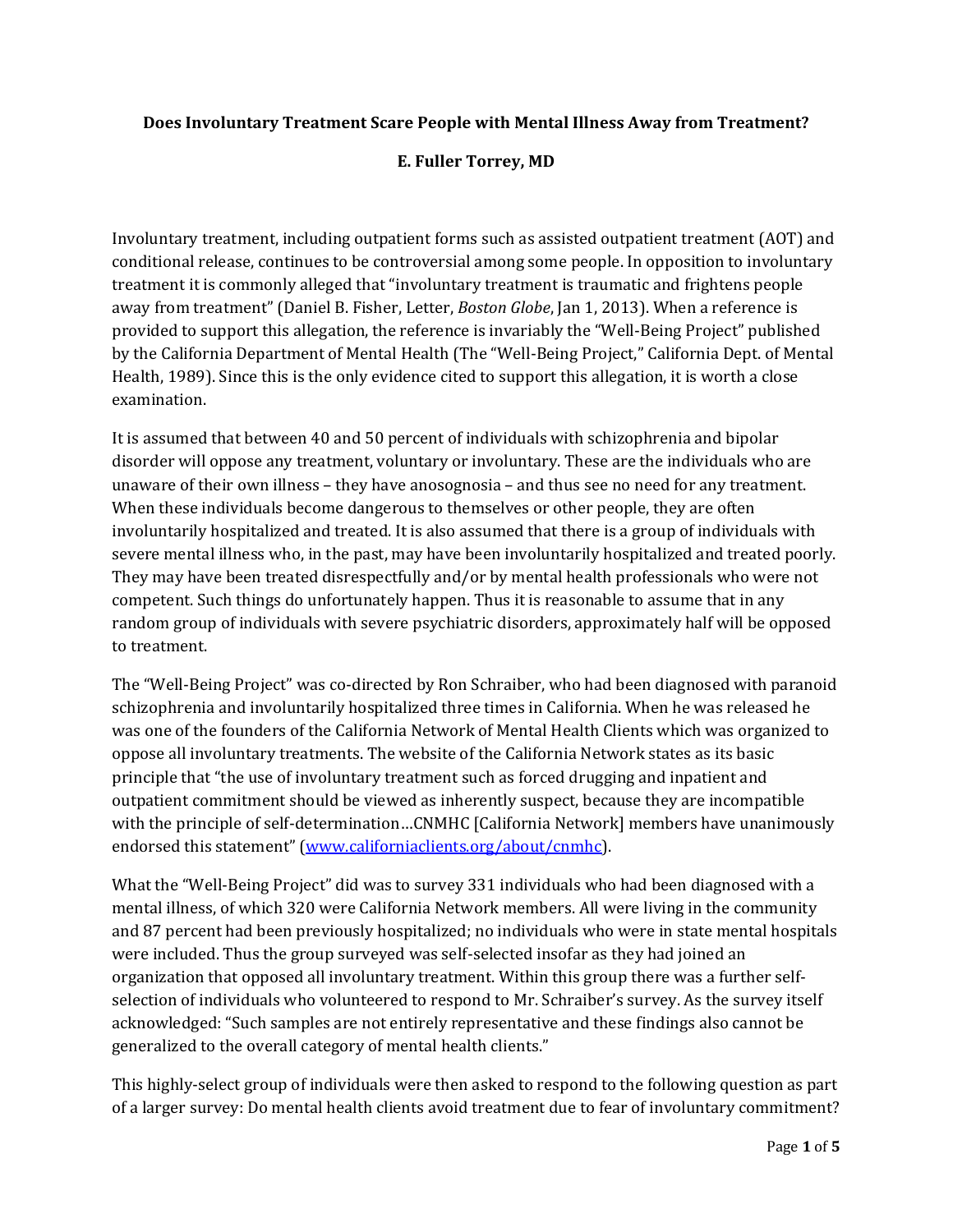The respondents could only answer "yes" or "no," although answers to other questions were scaled 1 to 5 with intermediate possibilities, such as "occasionally." The result of the survey was that 47 percent of the individuals answered "no" and 52 answered "yes."

These are remarkable results but not for the reason that they are usually cited. When a group of highly self-selected individuals who had joined an organization dedicated to opposing involuntary treatment were asked to respond to a questionnaire co-directed by a man known to be strongly opposed to involuntary treatment, only 53 percent agreed that "mental health clients avoid treatment due to fear of involuntary commitment." This was not a scientific "research study," as it is usually represented, but rather a biased survey of no scientific merit. That it was carried out and published with California taxpayer funds is inexcusable.

**What do we really know about the effects of involuntary treatment on individuals with severe mental illness?** In fact there are several studies on this question, done scientifically and published in peer-reviewed journals. In most such studies, there is a significant number of individuals who oppose all psychiatric treatment, as would be expected. But there is also a significant number of individuals who have experienced involuntary treatment and who in retrospect, agree that it was in their best interest. **However, there is no published study which has shown that the existence of involuntary treatment scares people with mental illness away from treatment, other than the people who are opposed to all treatment, voluntary or involuntary.**

The following are some of the published studies on this issue:

• **2010:** A Norwegian study compared the outcome between patients admitted to psychiatric hospitals for their first episode of psychosis. 91 were admitted voluntarily and 126 involuntarily. At the end of 2 years following discharge there was no difference between the two groups on their adherence to medication.

> Opjordsmoen S, Friis S, Melle I, et al. A 2-year follow-up of involuntary admission's influence upon adherence and outcome in first‐episode psychosis. *Acta Psychiatrica Scandinavica* 2010;121:371‐376.

• **2009:** In England, 94 individuals "who lacked capacity to make treatment decisions" were admitted to a psychiatric hospital, and then assessed one month later or at discharge, if that came sooner. Among the 35 who regained the capacity to make treatment decisions, 29 (83%) answered yes to the question: "Were the right [treatment] decisions taken on your behalf?" Among the 49 who did not regain the capacity to make treatment decisions after one month,  $20(41\%)$  answered yes to that question. Although almost two-thirds of the patients had been admitted involuntarily, "there were no clear differences in the views expressed about surrogate decision-making between those who were treated involuntarily under the Mental Health Act on admission compared with those who were treated informally." 

> Owen GS, David AS, Hayward P, et al. Retrospective views of psychiatric in-patients regaining mental capacity. *British Journal of Psychiatry* 2009;195:403‐407.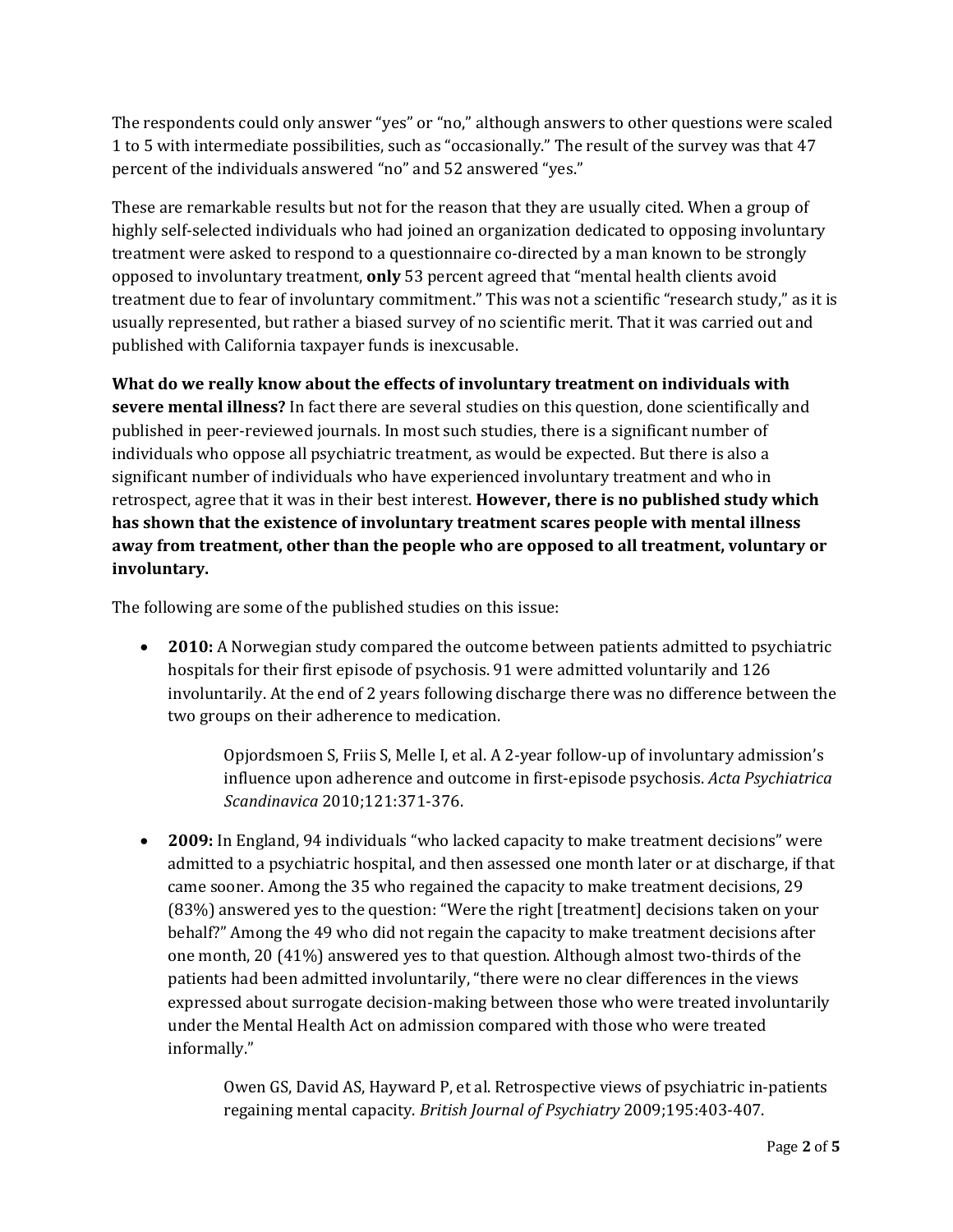• 2006: In New Zealand, 69 patients who had been on involuntary outpatient treatment ("Community Treatment Orders") for less than one year were queried about the effects of involuntary treatment. Among the  $69$  patients,  $46$  ( $67$  percent) agreed that people on involuntary outpatient treatment "are more likely to take medication" and 47 (68 percent) agreed that they "are more likely to stay out of the hospital."

> McKenna BG, Simpson AIF, Coverdale JH. Outpatient commitment and coercion in New Zealand: A matched comparison study. *International Journal of Law and Psychiatry* 2006;29:145‐158.

- **2005:** In New York, researchers conducted face-to-face interviews with 76 assisted outpatient treatment (AOT) recipients to assess their opinions about the program, perceptions of coercion or stigma associated with the court order, and quality of life as a result of AOT. After they received treatment, interviewed recipients overwhelmingly endorsed the effect of the program on their lives:
	- o 75 percent reported that AOT helped them gain control over their lives
	- o 81 percent said that AOT helped them to get and stay well
	- $\circ$  90 percent said AOT made them more likely to keep appointments and take medication

*Kendra's Law: Final Report on the Status of Assisted Outpatient Treatment* (New York: Office of Mental Health, March 2005).

• 2004: In North Carolina, interviews were conducted with 104 individuals with schizophrenia and related disorders regarding their feelings about involuntary (assisted outpatient) treatment. Such mandated treatment was regarded as being effective by 62 percent and as being fair by 55 percent of these individuals. Those who had awareness of their own illness (insight) were much more likely to regard mandated treatment as fair.

> Swartz MS, Wagner HR, Swanson JW et al. Consumers' perceptions of the fairness and effectiveness of mandated community treatment and related pressures. *Psychiatric Services* 2004;55:780–785.

• 2003: In New York, 117 individuals with severe mental illness were followed up for 11 months after discharge from a psychiatric hospital. Those who perceived themselves as being forced to take medication ("high perceived coercion") were compared with those who did not perceive themselves as being forced to take medication. At the end of 11 months, there were no differences between the two groups in their adherence to medication.

> Rain SD, Steadman HJ, Robbins PC. Perceived coercion and treatment adherence in an outpatient commitment program. *Psychiatric Services* 2003;54:399–401.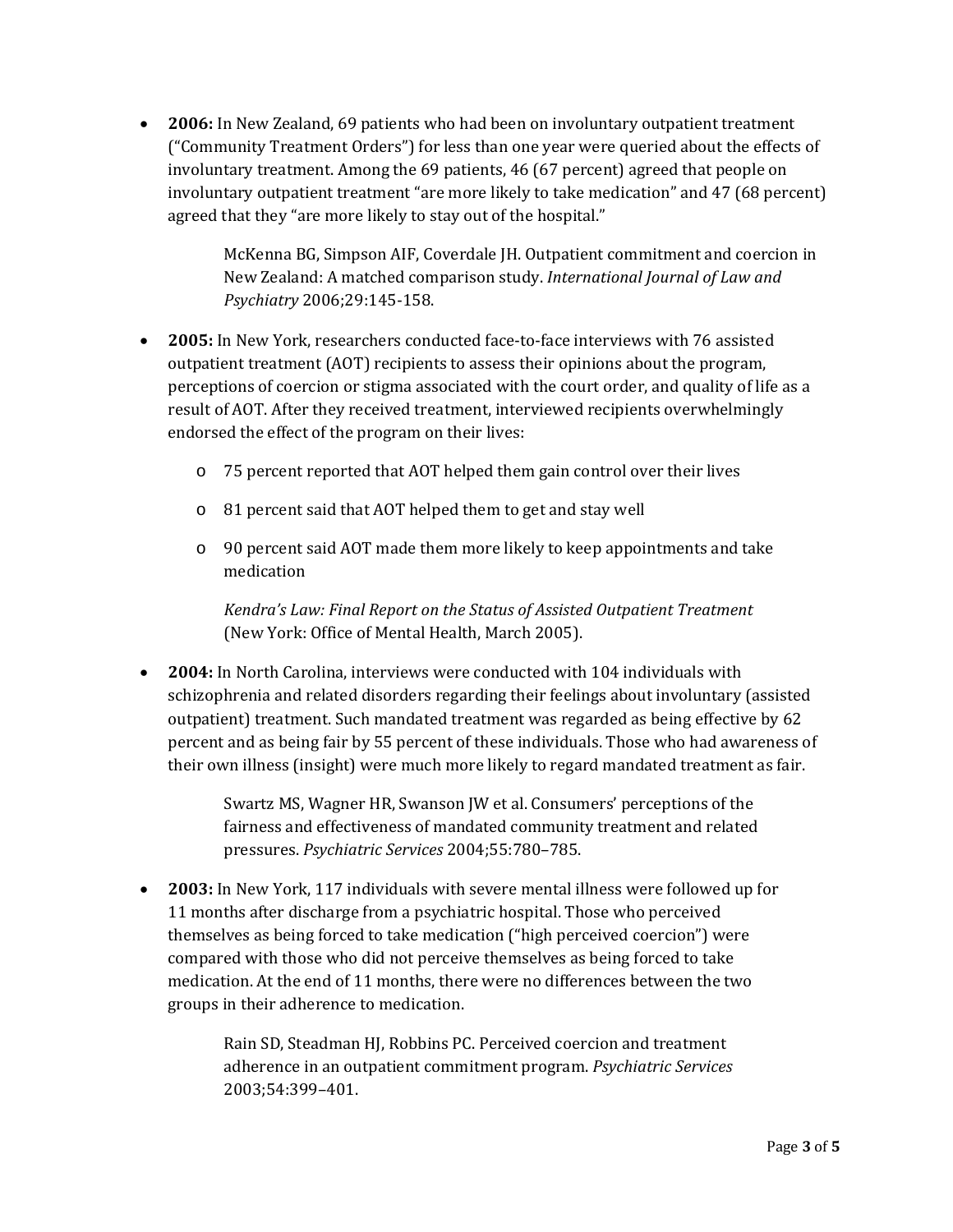• **1999:** In North Carolina, 331 individuals, 97 percent of whom had schizophrenia, bipolar disorder, or other psychotic disorders, were queried about the perceived effects of involuntary outpatient commitment. Among them, 83 percent said that "people under outpatient commitment are more likely to take their medication" and 77 percent said that they were "more likely to stay out of the hospital."

> Borum R, Swartz M, Riley S, et al. Consumer perceptions of involuntary outpatient commitment. *Psychiatric Services* 1999;50:1489-1491.

• **1996:** In New Jersey, 30 patients who had been forcibly medicated during their psychiatric hospitalization were interviewed by telephone one to two weeks later by individuals who had not been involved in their treatment. Eighty-seven percent of the patients had been diagnosed with schizophrenia or bipolar disorder. Among the refusers, 30 percent recalled having refused the medication because they had believed there was nothing wrong with them, and 20 percent said they had refused because they had believed the medication was poison. Retrospectively, 18 patients (60 percent) said that having medication forced was a good idea, 9 (30 percent) disagreed, and 3 (10 percent) were unsure. Most of those who disagreed had either paranoid schizophrenia or bipolar disorder with grandiosity. The authors concluded that "forced medication frequently restores the capacity to make competent decisions and often results in a more rapid return of freedom to be discharged from involuntary hospitalization."

> Greenberg WM, Moore-Duncan L, Herron R. Patients' attitudes toward having been forcibly medicated. *Bulletin of the American Academy of Psychiatry and the Law* 1996;24:513–524.

• **1995:** In Maryland, 28 outpatients who "had felt pressured or forced to take psychiatric medications within the past year" were administered a questionnaire by their peers. Diagnostically, they were part of a larger group of users of psychosocial rehabilitation centers in which 52 percent of those with known diagnoses had schizophrenia or bipolar disorder. Only 2 of the 28 had actually been physically forced to take medication. In reply to questions about how they felt about having been pressured to take medications, 9 (32 percent) were positive, 9 (32 percent) expressed mixed views, 6 (21 percent) reported no effect, and  $3(11$  percent) reported a negative effect. In addition, 12 patients  $(43)$ percent) said that "the experience gave them a sense that people were looking out for their best interest." The authors also noted that "only a few respondents said that past experiences of pressured or forced medication had had any effect on their subsequent willingness to take medication."

> Lucksted A, Coursey RD. Consumer perceptions of pressure and force in psychiatric treatments. *Psychiatric Services* 1995;46:146–152.

• **1991:** In Australia, 79 patients who had been placed under guardianship, 75 (95 percent) of whom had been involuntarily medicated, were asked to retrospectively fill out a